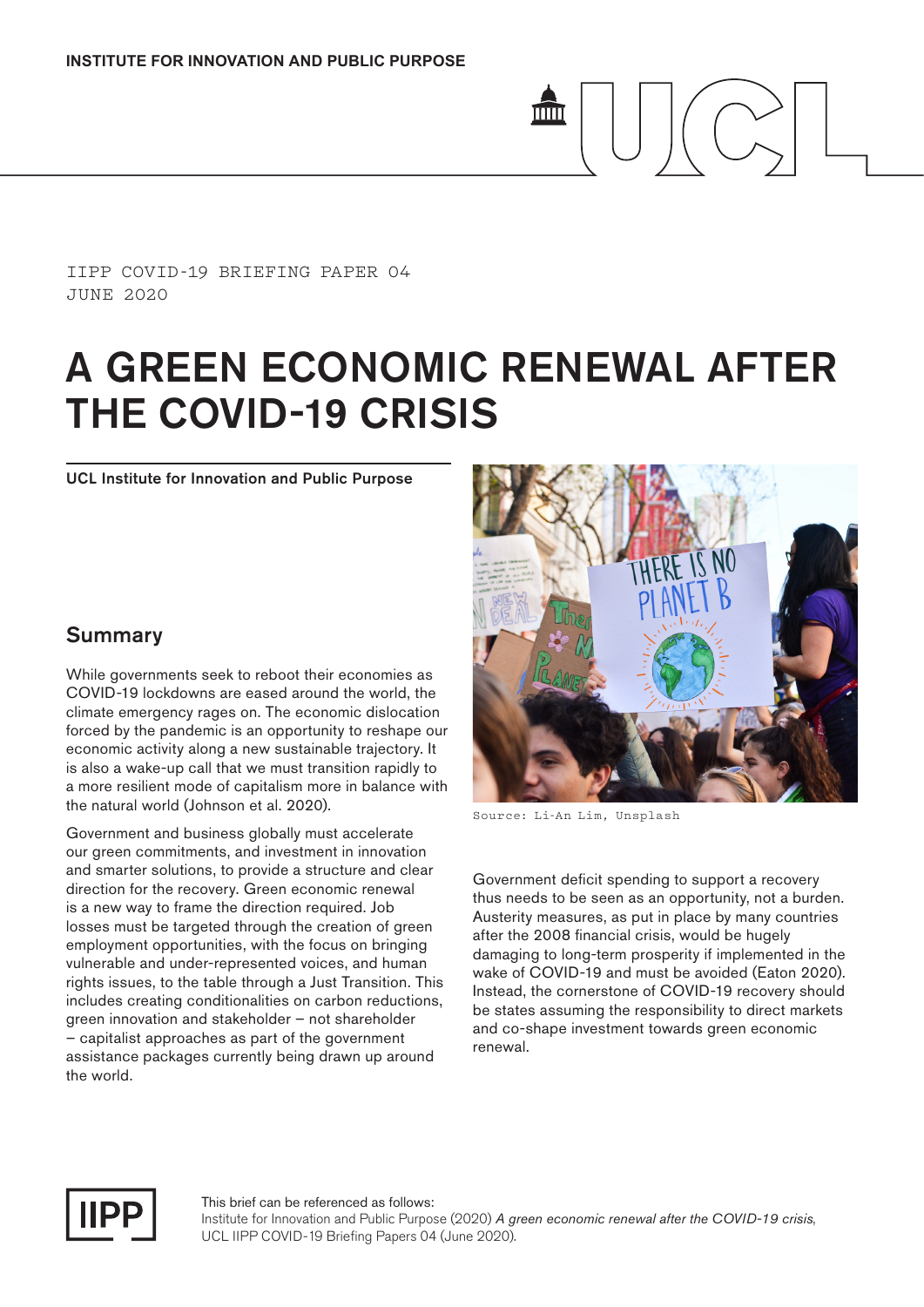# Summary of Proposals:

**Proposal 1:** Create ambitious green public investment packages to rejuvenate the global economy with the needed directionality. Besides direct public investments, governments should use a wide array of public policy tools to shift private finance towards green investments. These include greening procurement, regulation and taxation policies, and green conditionalities on investments.

**Proposal 2:** Shape innovation systems with patient finance and cross-sectoral collaborations for green innovation, and ambitious missions to accelerate solutions to the climate emergency. The role of governments will require rethinking to situate them as a market-shaper and co-creator of green markets, rather than in a traditional 'marketfixing' mode focused on pricing in externalities (Mazzucato and McPherson 2019).

**Proposal 3:** Ensure that the green transition is a Just Transition for workers. Multiple groups, from trade unions to faith groups and activists, must be brought to the negotiating table for a Green New Deal, with 'nobody left behind' (European Commission 2020). The 'deal' part, struck between government and businesses to create a new, mutualistic relationship between the two, is as important as the 'green' part. This requires the use of strategic conditionalities on government assistance, a mission-led industrial policy and a green jobs guarantee.

Proposal 4: Green the financial system. Central banks must incorporate the net zero-transition fully into their mandates by integrating climate and environmental financial risks into monetary and supervisory policy regimes. Greater coordination between fiscal, monetary and industrial policy is required, for example, by collaborating to boost the financial power of state investment banks to drive forward investment and innovation.

**Proposal 5:** Ensure that the green transition is a global Just Transition that addresses the employment and income needs of developing and emerging economies in the Global South, and recognises that efficient green technologies and other key transition assets should be made available by the Global North. Expansion and economic development plans must be created which prioritise sustainable and environmental protection, and do not follow the high-carbon industrial pathways of historical industrial revolutions.

# **Context**

### The green investment gap

Low-carbon investment is \$480 billion short of the sum needed per year to meet the 1.5°C temperature increase target laid down in the Paris Agreement. Biodiversity investments need to increase by up to eight times in order to meet internationally agreed targets. The transition requires an unprecedented transformation in the infrastructure that organises our modes of living, especially in capital-intensive sectors including energy, food, transport, water and waste. \$90 trillion investment in infrastructure alone will be needed to meet the needs of the low-carbon transition by 2030 (The New Climate Economy 2016). Whilst steps towards greening the financial sector have been made in recent years, the flow of such urgently needed finance remains inadequate and unpredictable.

#### The gamble of failing on climate mitigation

Global heating entails large systemic risks, including natural catastrophes, forced climate migration and biodiversity disruptions, that must be mitigated to avoid social and economic chaos. The green transformation of our economies is not a luxury we cannot afford due to COVID-19, but the only way through the crisis that ensures resilience against future risks of the same size, scale and severity. These risks disproportionately affect Global South developing countries with warmer weather and a higher frequency of natural disasters; countries which rely on oil exports are also facing heightened risks.

# COVID-linked structural overhaul of the energy sector

COVID-19 disruption threw the oil sector into a historical crisis, which reached an unprecedented nadir in April as West Texas Intermediate oil prices turned negative. The price shock was a repercussion of pandemic-induced lower oil demand in combination with an aggressive production strategy by Saudi Arabia (to upset less profitable producers) resulting in a lack of storage capacity. The crisis has revealed the inflexibility of the oil supply system, as wells are difficult to seal and unseal in response to fluctuating demand (Denning and Bloomberg 2020). We are now in a post-COVID-19 world of dramatically lowered oil prices, which impairs the profitability of the entire industry, and raises significant energy security and geopolitical questions. Higher investor awareness of stranded assets (Chasan 2020), falling investment and lower demand could carry the potential to start a long-term industrial decline.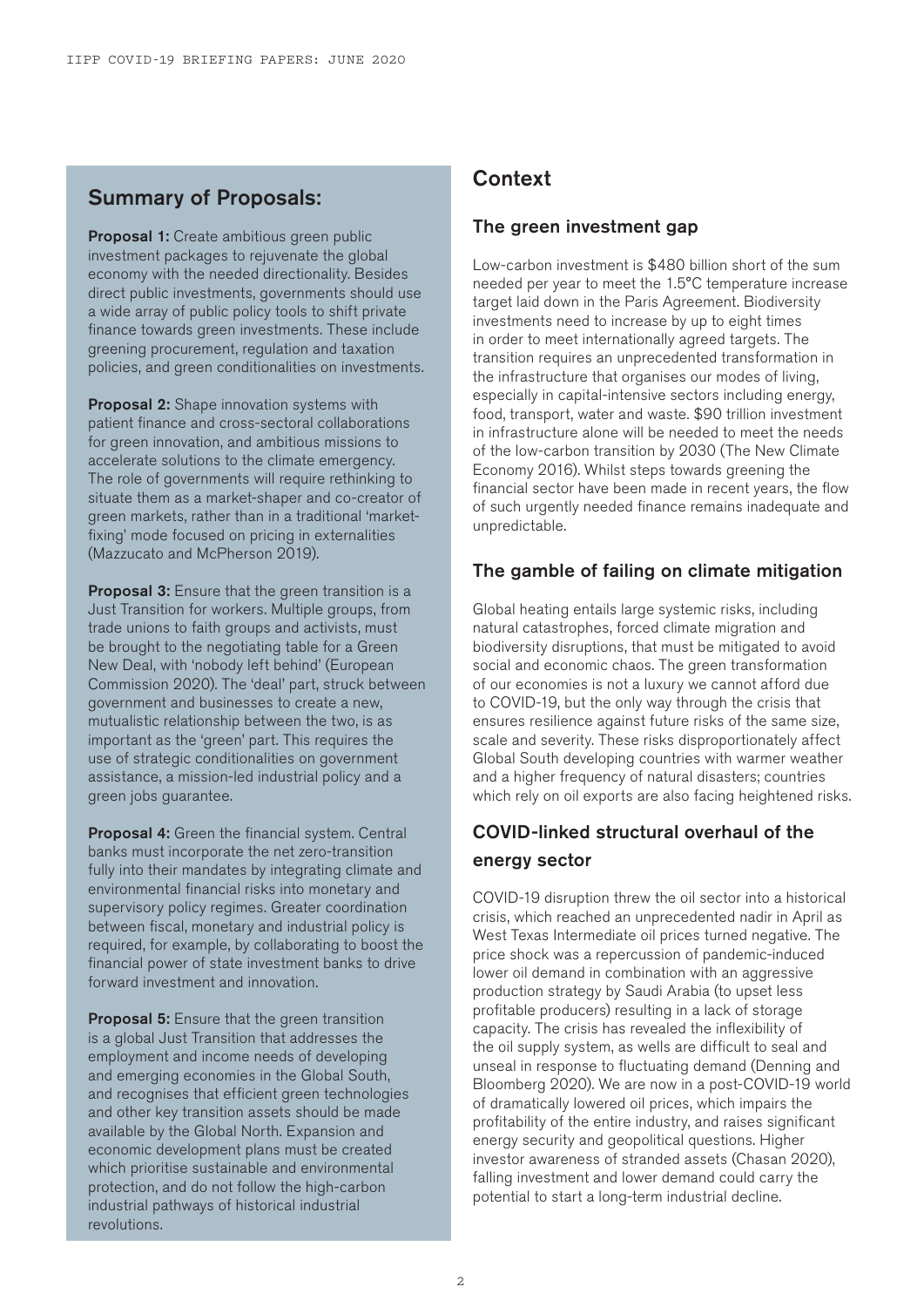## Employment displacement and the Just **Transition**

The COVID-19 crisis has led to immense displacement in labour markets. Some countries have avoided mass unemployment temporarily through job retention schemes, while others have seen unemployment surge due to either policy choice or the informal employment in national labour markets (UCL IIPP Covid Briefing Paper 02). This dislocation requires urgent political action to avoid harmful losses of income, and prevent scarring of the productive capacity of the economy and hysteresis, e.g. through loss of relevant skills. Yet the climate crisis requires an economic stimulus that transforms economic structures towards a sustainable economic model rather than restores the former model. It ensures that the restoration of activity has the needed sustainable directionality (Mazzucato et al. 2020).

#### Green Deals and green economic renewal

The Green New Deal discussion was building momentum in the US, but, with the green leadership role of the US diminished by the Trump administration, regional and state actors in the US are engaging more so than at federal level. Cities and regions have been emerging as green growth catalysts around the world, too: organisations like C40 Cities bring together mayors from around the world to pledge on a Global Green New Deal (C40 Cities 2020).

Of all international actors, Europe was most firmly on route to a green and digital transition pre-COVID-19, and now looks set to lead the way with the 'world's greenest recovery', via the continued support for its continentwide Green Deal. It mobilises around the aim to be carbon-neutral by 2050, incorporating a Just Transition mechanism to support the phasing out of fossil fuel industries and a green-driven Industrial Strategy, which, together, are being seen as the 'compass' and 'motor for recovery' (Mazzucato, Dibb and McPherson 2020). Supporting EU Farm to Fork (food) and Biodiversity strategies were launched in May 2020.

The European Investment Bank has pledged to become the world's 'climate bank', aiming to provide €1tn of investment in climate action and environmental sustainability from 2021 to 2030. The challenge facing the EU is to get buy-in from its 27 member states. Poland, whose economy relies heavily on coal, did not agree to the 2050 goal, for example.

## Recommendations

## 1. Governments must use a wide array of tools to advance the transition

Governments have a wide variety of tools in their arsenal to redirect economic activity towards a green transition and must adopt a portfolio approach, engaging across the gamut of financial and non-financial levers.

#### *Green fiscal stimulus*

Corporates have been left indebted and weakened by the pandemic, and investment intentions are likely to remain subdued for some time. Fiscal stimulus will be necessary to inject demand back into the economy and ensure the green transition does not lose steam.

An early 2020 survey of 231 economic experts and government officials highlighted five fiscal policies with high potential to combine economic stimulus with a green transition: "Clean physical infrastructure, building efficiency retrofits, investment in education and training, natural capital investment and clean R&D" (Hepburn et al. 2020). Projects such as retrofitting buildings with energy efficiency measures are both urgently needed and labour-intensive, and the work is frequently welldistributed geographically across countries. Furthermore, training workers for new green sectors will deliver a boost to productivity in the longer term (van Lerven et al. 2020). Without such policies with a green mission-oriented scope, the economy will resume its unsustainable model due to the inherent path-dependency of carbon-based infrastructure and supply chains (Mazzucato 2018; Mazzucato and McPherson 2018).

#### *The key role of public financial institutions*

Building out the green economy will require firms to be able to access patient, long-term and committed finance, yet this is poorly provided for by private banks – a situation likely to be worsened by the insolvency issues induced by the Covid-19 crisis. State and regional investment banks, such as KfW and the Landesbanken in Germany, can fill this gap, providing early-stage investment to create and shape new markets. Far from crowding out private activity, such public banks crowd in private investment by 'de-risking' and establishing a longterm path of certainty (Mazzucato and Macfarlane 2018).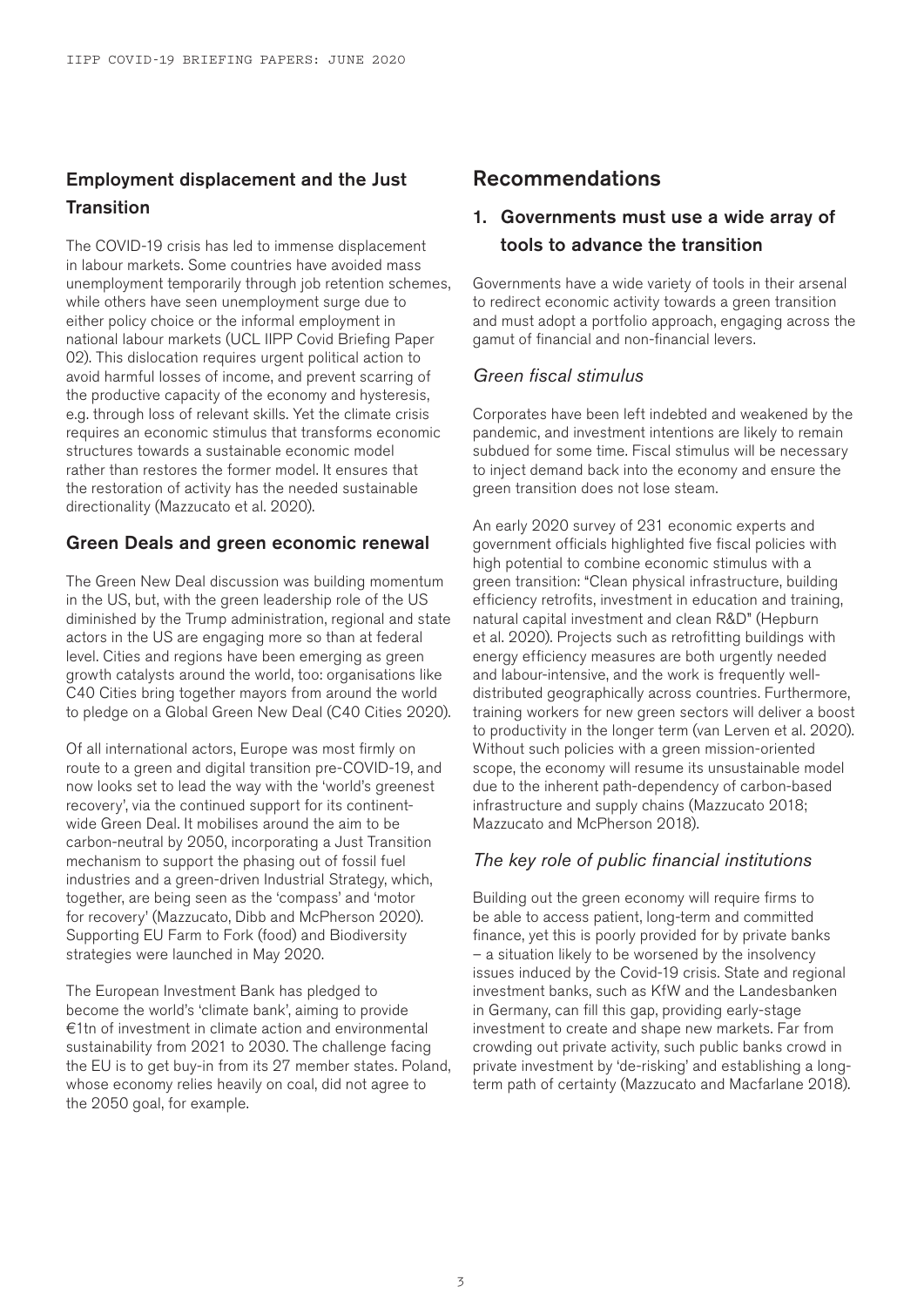As firms become more indebted due to pandemic emergency loans, governments should consider using equity financing as a more appropriate tool for supporting viable businesses. Public investment banks can manage such stakes at an arms' length from short-term politics and ensure strategic industries are managed for public value. This is especially important in the context of carbon-intensive industries, where the need to maintain employment must be balanced with the longer-term transition challenge.

# *Economic renewal via industrial policy and other market-shaping policy tools*

A green public investment programme should be guided by a mission-oriented industrial strategy. Moving beyond a narrow sectoral focus, such an industrial strategy seeks to break down silos and mobilise different actors across the economy. Numerous historical examples, from the moon landings to the development of the iPhone, have shown how mission-oriented public investment can stimulate innovation in strategic areas, resulting in longterm economic and technological spillovers (Mazzucato 2013). Harnessing this market-shaping potential of state investment will be critical to accelerating the innovation and investment needed for a green transition.

Now more than ever is the moment for inclusive, missionoriented, industrial policy of the nature we have been researching and advising on at IIPP for some time. This means governments engaging not just in fixing the failures of markets after they occur, but directly creating or shaping markets to directly address the world's most pressing challenges.

## *Conditionalities towards a symbiotic and mutualistic public-private ecosystem*

Ambitious cross-sectoral industrial policy must be crafted to create new job opportunities and re-skilling to enable workers to make the shift. This requires extensive stakeholder cooperation among labour unions, business representatives and civil society groups. COVID-19 has activated extensive discussion about the future of work and of welfare, raising ideas of state intervention in both areas that have previously been far from mainstream. Spain is trialling a universal basic income as mitigation to the virus, whilst New Zealand has begun discussions around a four-day working week. Government bailouts to fossil fuel industries are also – in some cases, although this is far from widespread and there are multiple loopholes – being accompanied by green conditionalities. This directs the market towards innovation within existing industries, potentially a quicker route to transition than the creation of new jobs. The French government has put green conditions on Air France to decrease CO2

emissions in domestic flights by 50% by 2024 and to stop flying domestic routes where there are rail competitors; conditions for Austrian Airlines could include securing jobs, in addition to green commitments; and the US CARES Act conditions include limits on compensation for the highest paid airline employees and maintenance of employee pay (UCL IIPP Covid Briefing Paper 01).

Government spending can also support nascent green markets by awarding public contracts based on environmental quality or compliance with the United Nations Sustainable Development Goals. Green public procurement can accelerate emissions reductions, especially in construction, education and healthcare, where public spending is a significant component of final demand. Regulations and standard-setting have proven effective to improve energy efficiency in housing and automobiles, capturing both shared and individual gains otherwise neglected due to myopia and bounded rational behaviour.

Finally, global taxes on direct and indirect energy use (\$566bn in 2018) are completely dwarfed by continued subsidies to the energy sector (\$5,200bn in 2017) (Coady et al. 2019). As part of an effective green industrial strategy, governments should use their tax, subsidy and regulatory tools to realign distorted incentives in energy markets.

## 2. The greening of the financial sector must radically pick up pace

Many unsustainable sectors, including the fossil fuels sector, continue to be widely supported by banks and asset managers with changes in this sector developing slowly; approximately 30% of the market value of the FTSE 100 stock exchange is still derived from oil, gas and mining companies. The financial sector is often inherently risk-averse and short-termist in its outlook, with financial models typically focussed on a maximum of two to five years in the future rather than the longer time horizon required for dealing with climate change – the so called 'tragedy of the horizon' (Carney 2015).

Central banks and financial supervisors have a significant role to play. This has been recognised recently, with former and current central bankers of the Bank of England, Banque de France and Nederlandsche Bank writing in June 2020 that the crisis offers a 'once in a lifetime opportunity to rebuild our economy in order to withstand the next shock coming our way: climate breakdown' (Bailey et al. 2020). Currently, however, these institutions are not just aiding companies with short-term liquidity, but they are also providing longer-term support by purchasing – with newly created money – companies' bonds and short-term loan notes (Kedward 2020). The European Central Bank, Bank of Japan and Bank of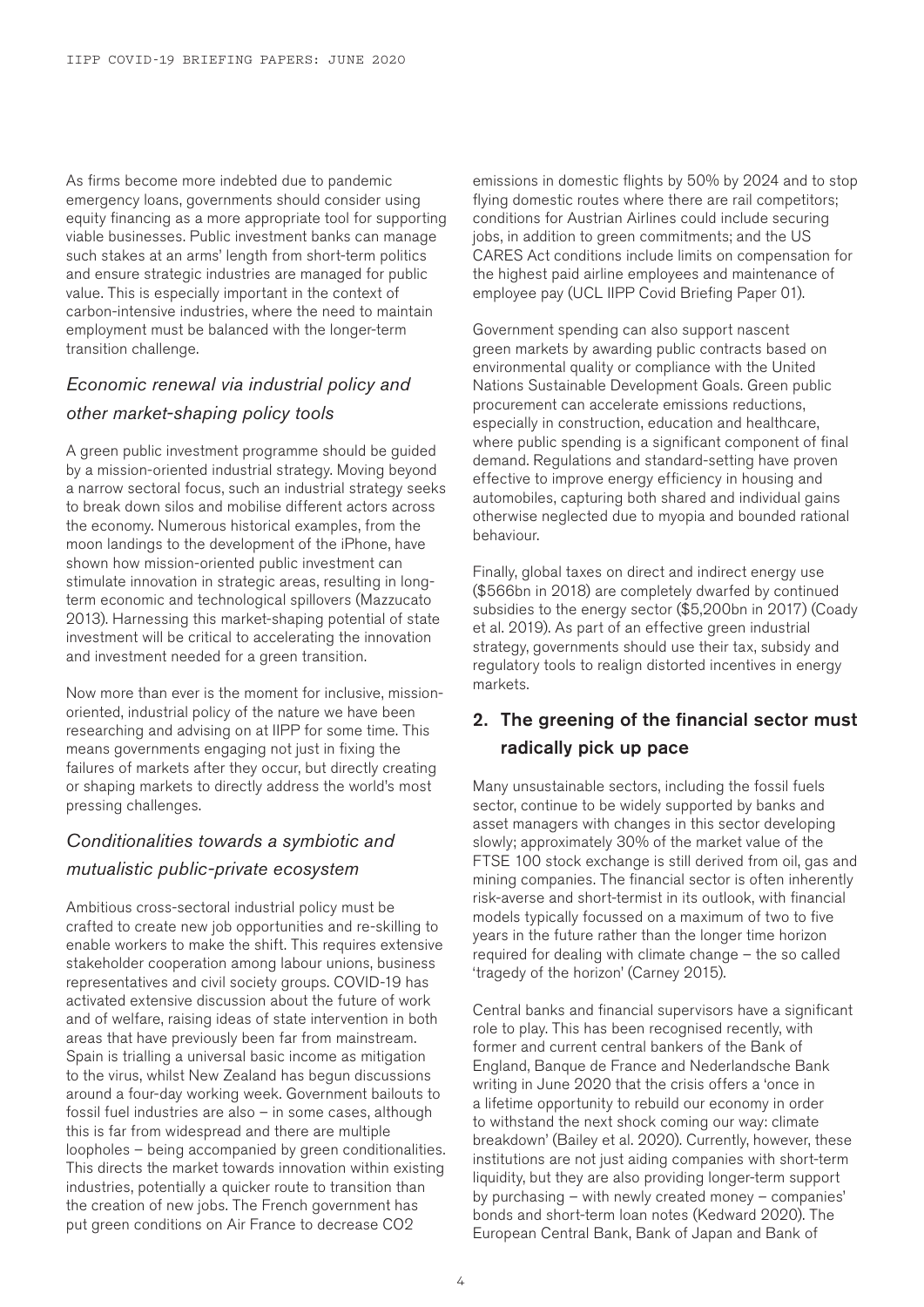England have increased the scale and pace of their existing asset purchase programmes, called quantitative easing (QE), whilst the Federal Reserve plans to inject up to \$750 billion into the private sector. The assets eligible for purchase include several speculative markets, such as junk bonds, asset-backed securities and private equity (Financial Times, 2020).

This expansion of central bank interventions into markets presents an excellent opportunity to re-channel financial flows more strategically towards greener, zero-carbon alternatives. The criteria used by central banks to purchase financial assets should be adjusted to incorporate the climate-related risk associated with the companies that are being financed (e.g. loans to fossil fuel companies would be classified as highly risky given the risk of stranded assets) (Monnin 2018).

Central banks could also coordinate their policies more closely with industrial policy, for example by purchasing green bonds from development banks, green banks or similar public intermediaries such as the European Investment Bank. These intermediaries could then finance lending for green infrastructure investments or green loans for small- and medium-sized companies. Green refinancing where central banks offer favourable interest rates for refinancing of green lending is another option, particularly in the Eurozone area.

From a regulatory perspective, there has been much focus on how to calculate the risks to the financial sector posed by climate change. However, there is huge uncertainty around such risks, meaning a precautionary approach – assuming a worst-case scenario – is preferable (Chenet et al. 2019). The capital adequacy risk weights on lending to unsustainable activities need to be made prohibitively high (Finance Watch 2020). Quantitative credit guidance policies, for example quotas for green versus brown lending, could also be used (Bezemer et al. 2018).

# 3. The green economy must 'design in' equitable economic growth, with a green jobs guarantee and a Just Transition to achieve it

COVID-19 has led to extensive job losses and income drops. The International Labour Organisation estimates that in the second quarter of 2020, reductions in global working hours will add up to the equivalent of 305 million jobs being lost and that 1.6 billion people – many in the informal economy – are in 'severe danger' of losing 60- 80% of their income. Many of these roles are in carbonintensive sectors such as aviation, shipping and car manufacturing, with workers furloughed and laid off.

Ongoing border controls and social distancing requirements may decimate the transport industry further.

It is therefore paramount that the economic recovery is not only green, but also just. A Just Transition framework must be implemented to ensure that no one is left behind. Those working in brown industries cannot simply be displaced, but must be supported via re-skilling and job programmes for the transition, particularly in a time of mass unemployment and economic distress. The transition programmes ought to accommodate the spatial impact of the reorganisation of economic activity to prevent drastic upheaval of local communities. Labour unions should be supporting the role of governments in thinking in forward-looking ways to make sure the green renewal is co-created and co-shaped, rather than either imposed without buy-in or overlooked altogether. The rights of workers in the fossil fuel-based economy and the wider human right for all to have access to clean air, water and natural resources are the underpinning concepts of the Green New Deals being developed across the world.

Newly created jobs in the green sector could support a rapid recovery of these jobs. Data from the International Labour Organisation indicate the shifts to green production and energy use could lead to an extra 24 million jobs by 2030.

The "right to work, to free choice of employment, to just and favourable conditions of work and to protection against unemployment" is enshrined in the UN Declaration of Human Rights (article 23.1). It has since been advocated by the US civil rights movement and, most recently, as a part of plans for a Green New Deal programme (Mazzucato and McPherson 2018).

A job guarantee programme (JGP) would ensure that all unemployed persons receive the opportunity to contribute their labour to solving societal challenges, while the economy rebounds (Tcherneva 2018). The vast increase in unemployment is a waste of potential that could immediately be targeted to environmental protection and restoration, health care needs, Covid-19 test-andtrace operations, training and re-skilling in accordance with the prerequisites of a green industrial strategy, and other tasks tailored to local community needs. A JGP is a societal infrastructure that expands in times of need. If this infrastructure and public sector capability to mobilise the unemployed for the public purpose was already in place, governments would have been able to rapidly scale up test-and-trace undertakings to limit the contagion, provide additional social care and deliver necessities to the isolated.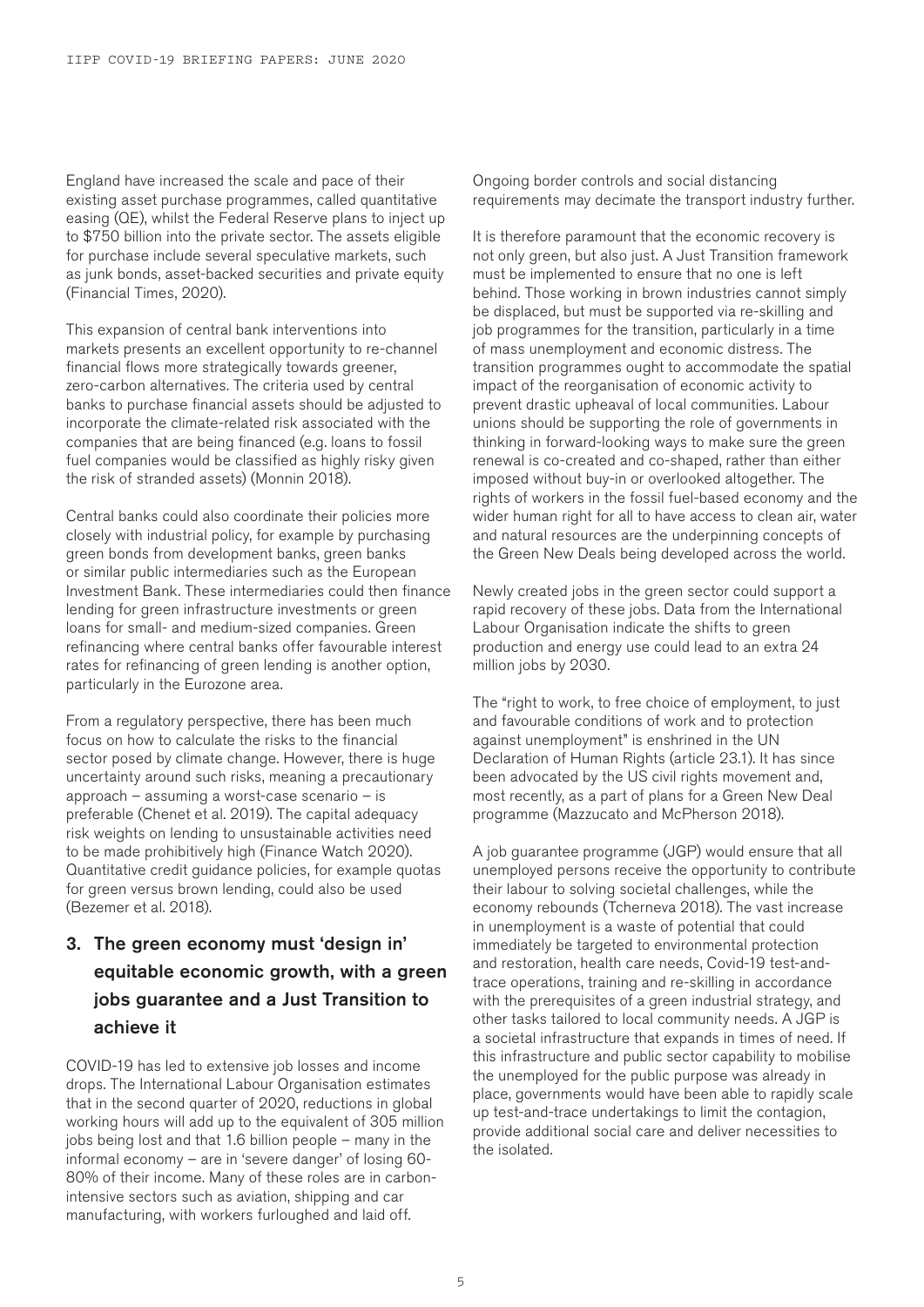Such an employment programme will work on the macro level as a strong automatic stabiliser, as it expands spending immediately in response to layoffs (ibid). Furthermore, a stabilising psychological effect will arise from the lower uncertainty of income in uncertain times. This will lower people's precautionary motive to save in times of crisis. The targeted approach to unemployment is crucial since we have witnessed several 'jobless recoveries' in recent decades, where unemployment has not recovered in tandem with GDP.

## 4. A fair and achievable green transition for the Global South

Both the historical ecological debt owed by advanced economies, and the current imbalances in per capita carbon emissions and other resource use, obligates the developed world to shoulder a greater part of the burden of the transition.

Importantly, developing countries do not have the same financial or productive capacity to embark on a vigorous green transition, even as significant proportions of their populations are still deprived of the means to live securely and with dignity. This means that expansion of the material consumption of the poor in developing countries is necessary, but it must be achieved in sustainable ways and without further damaging the natural environment. It will be decisive for global heating that they do not lock in to polluting legacy technologies. Also, countries still in the process of urbanisation need to be encouraged to develop more eco-friendly and sustainable patterns of urban development that reduce energy dependence and waste, as well as allow more pleasant and liveable environments. These goals must be supported by financial means, as well as access to new green technologies and capital goods. Intellectual property rules are being used to deny governments and private investors in the Global South the right to access relevant technologies needed for an effective green transition.

# A Green – and Healthy – New Deal: next steps

The COVID-19 pandemic has raised some barriers to the growing momentum around the climate emergency. However, a green-directed economic renewal is the route through to a positive, sustainable recovery for businesses, workers and citizens, and the pandemic comes at a point where green market-shaping opportunities are plentiful.

Governments around the world must determine to take up ambitious long-term green renewal goals. The state has the upper hand for the first time in decades – it should use this wisely for directed economic growth, which takes on one of the biggest social and economic challenges

of our time. There is a massive need to redirect and provide finance for green and sustainable projects, and still too much reluctance in the financial sector to finance the needed green investments, although this has been shifting in positive direction. States must therefore 'tip the financial playing field' in a greener direction to enable a healthy pipeline of green projects to be financed. They must also use the full suite of tools available, from industrial strategy (integrated with monetary and fiscal policy) to procurement, and to innovation-generation incentives and the creation of risk-welcoming, missionoriented institutions. Markets will not find a green direction on their own. Only when there is a stable and consistent direction for investment will regulation and innovation converge along a green trajectory, and enable us to build a climate-resilient economy.

## Enquires

For further information on this briefing paper, please contact:

Martha McPherson, Head of Green Economy and Sustainable Growth

m.mcpherson@ucl.ac.uk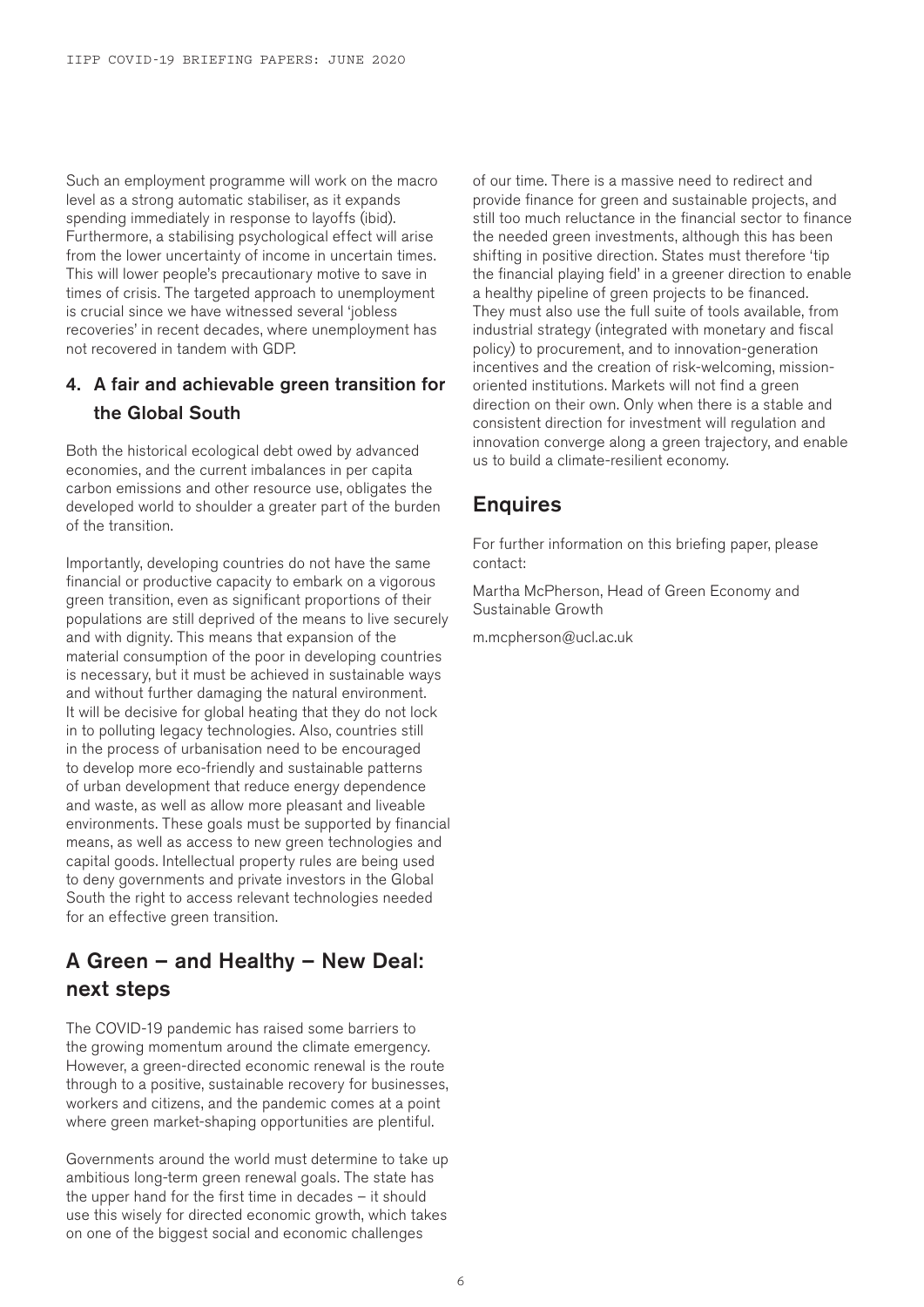## References

Bailey, A., Carney, M., Galhau, F.V. de and Elderson, F. (2020). The world must seize this opportunity to meet the climate challenge. *Guardian*. Available at: https://www. theguardian.com/commentisfree/2020/jun/05/worldclimate-breakdown-pandemic (Accessed: 10 June 2020).

Bezemer, D., Ryan-Collins, J., van Lerven, F. and Zhang, L. (2018). Credit where it's due: A historical, theoretical and empirical review of credit guidance policies in the 20th century. UCL Institute for Innovation and Public Purpose Working Paper Series (IIPP WP 2018-11). Available at: https://www.ucl.ac.uk/bartlett/public-purpose/wp2018- 11.

C40 Cities. (2020). The Global Green New Deal. Available at: https://www.c40.org/other/the-global-green-new-deal (Accessed: 27 May 2020).

Carney, M. (2015). Breaking the tragedy of the horizon – climate change and financial stability. Speech.

Chasan, E. (2020). Stranded assets are now everywhere. Financial Post. Available at: https://business.financialpost. com/pmn/business-pmn/stranded-assets-are-noweverywhere.

Chenet, H., Ryan-Collins, J. and van Lerven, F. (2019). Climate-related financial policy in a world of radical uncertainty: Towards a precautionary approach. UCL Institute for Innovation and Public Purpose Working Paper Series (IIPP WP 2019-13). Available at: https://www.ucl. ac.uk/bartlett/public-purpose/wp2019-13.

Coady, D., Parry, I., Le, N.-P. and Shang, B. (2019). Global fossil fuel subsidies remain large: An update based on country-level estimates. IMF Working Paper No. 19/89. Available at: https://www.imf.org/en/Publications/WP/ Issues/2019/05/02/Global-Fossil-Fuel-Subsidies-Remain-Large-An-Update-Based-on-Country-Level-Estimates-46509.

Denning, L. and Bloomberg, N.B. (2020). Negative oil is positive for clean power. *Washington Post*. Available at: https://www.washingtonpost.com/business/energy/ negative-oil-is-positive-for-clean-power/2020/05/10/ f681cd5e-92be-11ea-87a3-22d324235636\_story.html (Accessed: 27 May 2020).

Eaton, G. (2020). Top economists warn the UK not to repeat austerity after the Covid-19 crisis. *New Statesman*. Available at: https://www.newstatesman.com/politics/ economy/2020/05/top-economists-warn-uk-not-repeatausterity-after-covid-19-crisis (Accessed: 9 June 2020).

European Commission. (2020). Launching the Just Transition Mechanism - for a green transition based on solidarity and fairness. Available at: https://ec.europa.eu/ info/news/launching-just-transition-mechanism-greentransition-based-solidarity-and-fairness-2020-jan-15\_en (Accessed: 9 June 2020).

Finance Watch. (2020). Breaking the climate-finance doom loop: How banking prudential regulation can tackle the link between climate change and financial instability. Available at: https://www.finance-watch.org/ wp-content/uploads/2020/06/Breaking-the-climatefinance-doom-loop\_Finance-Watch-report.pdf?mc\_ cid=67cb023665&mc\_eid=d608eeeffc.

Financial Times. (2020). The Fed's radical policies are uncharted territory: Untangling the distortions to free market capitalism will take time. Available at: https:// www.ft.com/content/70a0d2ca-7987-11ea-af44 daa3def9ae03.

Hepburn, C., O'Callaghan, B., Stern, N., Stiglitz, J., and Zenghelis, D. (2020). Will COVID-19 fiscal recovery packages accelerate or retard progress on climate change? Smith School Working Paper 20-02. Available at: https://www.smithschool.ox.ac.uk/publications/wpapers/ workingpaper20-02.pdf.

Institute for Innovation and Public Purpose (2020) Stakeholder capitalism during and after COVID-19, UCL IIPP COVID-19 Briefing Papers 01 (April 2020). Available at: https://www.ucl.ac.uk/bartlett/public-purpose/ publications/2020/apr/stakeholder-capitalism-duringand-after-covid-19.

Institute for Innovation and Public Purpose (2020) Inequality, unemployment and precarity, UCL IIPP COVID-19 Briefing Papers 02 (May 2020). Available at: https://www.ucl.ac.uk/bartlett/public-purpose/ publications/2020/may/inequality-unemployment-andprecarity-0.

Johnson, C.K., Hitchens, P.L., Pandit, P.S., Rushmore, J., Evans, T.S., Young, C.C.W. and Doyle, M.M. (2020). Global shifts in mammalian population trends reveal key predictors of virus spillover risk. Proceedings of the Royal Society B: Biological Sciences, 287(1924), p.20192736.

Kedward, K. (2020). Central banks have a duty to provide 'green forward guidance' Available at: https://medium. com/iipp-blog/central-banks-have-a-duty-to-providegreen-forward-guidance-fd947a77045b (Accessed: 9 June 2020).

van Lerven, F., Stirling, A. and Krebel, L. (2020). Recession Ready: A green plan to beat tomorrow's downturn. New Economics Foundation. Available at: https://neweconomics.org/2020/01/recession-ready.

Macfarlane, L. and Mazzucato, M. (2018). State investment banks and patient finance: An international comparison. UCL Institute for Innovation and Public Purpose Working Paper Series (IIPP WP 2018-01). Available at: https://www.ucl.ac.uk/bartlett/publicpurpose/publications/2018/feb/state-investment-banksand-patient-finance-international-comparison.